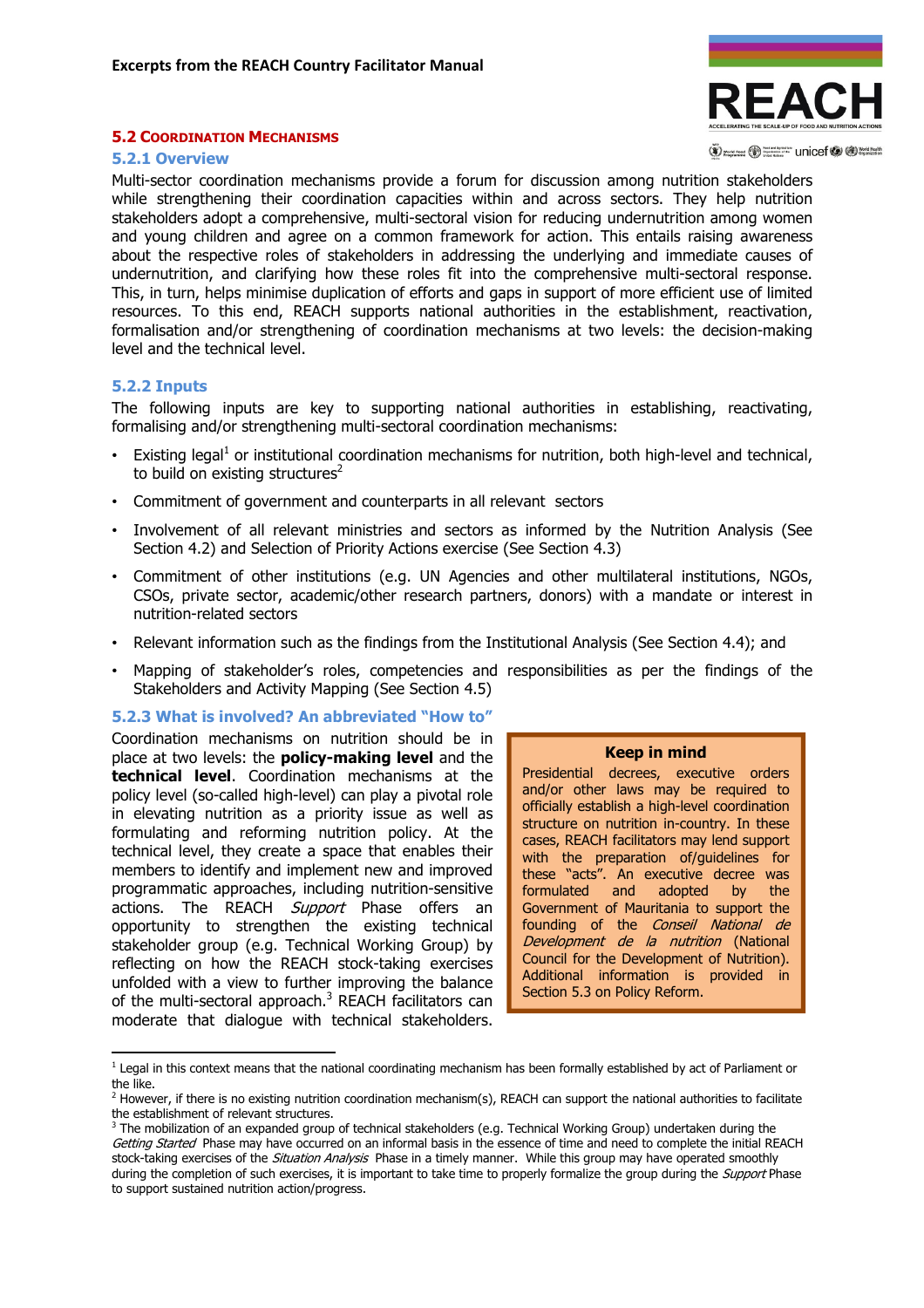## Excerpts from the REACH Country Facilitator Manual

This dialogue is critical, as decisions may otherwise be made through one or a selected few formal authorities, often advised by agencies with a strong influence on nutrition or through "informal power relationships (e.g. among government



(V) word rood (V) Supported The Unicef (V (D) World Health

actors or between government and international actors)", where multi-sectoral coordination aspects are inadequate.<sup>4</sup> Decisions made without (or with limited) coordination between sectors risk excluding key nutrition stakeholders, and thus may jeopardize results. Facilitators should work with national authorities to remind country stakeholders of these risks and to help underscore the importance of coordination structures for achieving nutrition successes.

The value that coordination mechanisms can bring to nutrition work in-country goes beyond their mere existence. Multi-sectoral undernutrition problems are more easily addressed when **formal** and **functional** coordination mechanisms are in place<sup>5</sup>. This may require officially determining the composition of such bodies, establishing protocol (e.g. governance, meeting protocol, etc.) as well as a time commitment for attending relevant meetings and any required preparatory and follow-up work. It may be helpful to hold meetings whereby "comments are incorporated but are not attributable to any particular organization<sup>6</sup>" to help promote the joint-spirit of multi-sectoral nutrition action. REACH facilitators can help country stakeholders with these matters, leveraging the findings from the REACH Institutional Analysis and building on current mechanisms and procedures.

At the central level, coordination mechanisms will assume both political and technical roles. Countries also need coordination mechanisms at sub-national levels (e.g. regional and district level), which provide valuable contributions to the REACH nutrition analysis, identification of priority actions (particularly adapting them to local needs) as well as joint-planning, implementation and monitoring, given their close proximity to intervention/programme sites and recipients.

## Table 16: Supporting National authorities through facilitation of the Establishment, Reactivation, Formalisation and/or Strengthening of Nutrition Coordination Mechanisms

| <b>Tasks and/or Roles</b> | <b>Description</b>                                                                                                                                                                                                                                                                                                                                                                                                                                                                                                    |  |
|---------------------------|-----------------------------------------------------------------------------------------------------------------------------------------------------------------------------------------------------------------------------------------------------------------------------------------------------------------------------------------------------------------------------------------------------------------------------------------------------------------------------------------------------------------------|--|
| Guidance and stewardship  | Support national authorities to facilitate the establishment, reactivation,<br>formalisation and/or strengthening of nutrition coordination mechanisms,<br>defining the objectives, expected results, outcomes and deadlines/timeline.                                                                                                                                                                                                                                                                                |  |
| Data collection           | Compile key information including findings from the REACH Institutional Analysis<br>including the summary table of findings and identified representational gaps (See<br>Section 4.4)                                                                                                                                                                                                                                                                                                                                 |  |
|                           | (a.) If a country experiences regular emergencies, IASC emergencies clusters<br>(e.g. nutrition and food security) may be considered to temporarily carry out<br>an expanded coordination function. Other sectoral clusters or sectoral<br>coordination groups should likewise be considered (e.g. water, gender, etc.)<br>as these also have ties to nutrition. Be sure to clearly identify who leads<br>existing coordination mechanisms (e.g. government, if so, which ministry;<br>donors; UN agency; or others). |  |
|                           | (b.) Check to see whether the UN Network has been mobilised in the country and<br>how REACH can support the network.                                                                                                                                                                                                                                                                                                                                                                                                  |  |
|                           | (c.) Present the challenges and opportunities for the improved functioning of<br>coordination mechanisms, as revealed by the Institutional Analysis in a<br>synthesised, visual manner (if not already prepared through the Institutional<br>Analysis) to guide brainstorming discussions.                                                                                                                                                                                                                            |  |
|                           | (d.) Solicit guidance from and coordination with the national SUN focal point so                                                                                                                                                                                                                                                                                                                                                                                                                                      |  |

Outlining the tasks and/or roles to guide the establishment, reactivation, formalisation and/or strengthening of nutrition coordination mechanisms

 $\overline{a}$ 

<sup>4</sup> Pelletier DL, Frongillo EA, Gervais S, Hoey L, Menon P, Ngo T, Stoltzfus RJ, Shamsir Ahmed AM and Tahmeed Ahmed (2011). "Nutrition agenda setting, policy formulation and implementation: lessons from the Mainstreaming Nutrition Initiative." Healthy Policy and Planning, doi:10.1093/heapol/czr011.

<sup>&</sup>lt;sup>5</sup> IFPRI (2008). "Improving Nutrition as a Development Priority; Addressing Undernutrition in National Policy Processes in Sub-Saharan Africa." Research Report 126, Benson T. Washington D.C.

<sup>6</sup> Shepherd-Barron J (2009). "Clusterwise; Everything you wanted to know about cluster coordination but were afraid to ask." Clustercoordination.org.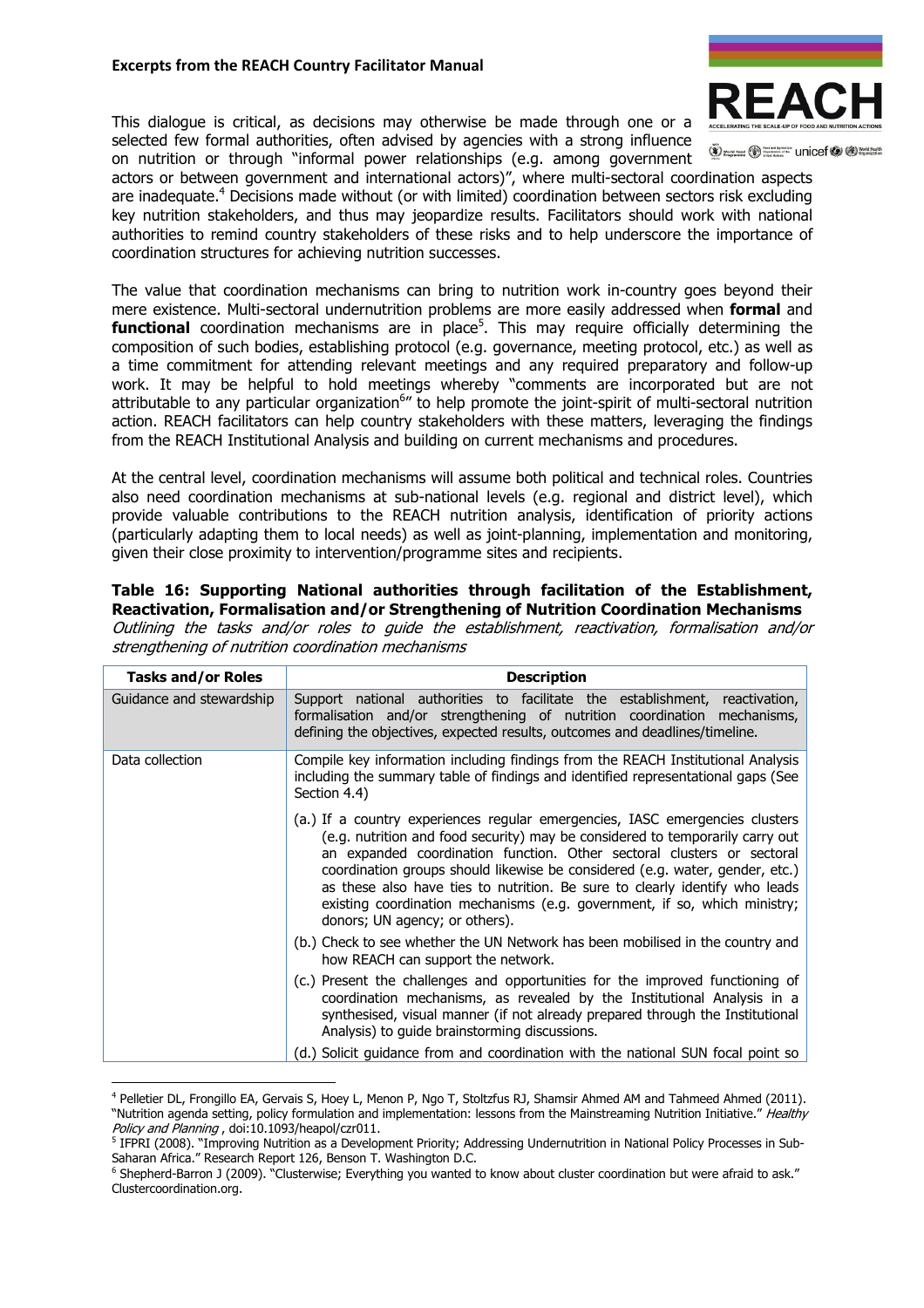

(V) your road (V) Second Text Text Unicef (V) North Health

|                    | as to ensure harmonised action and avoid the creation of parallel structures.                                                                                                                                                                                                                                                                                                                                                                                                                                                                                 |  |
|--------------------|---------------------------------------------------------------------------------------------------------------------------------------------------------------------------------------------------------------------------------------------------------------------------------------------------------------------------------------------------------------------------------------------------------------------------------------------------------------------------------------------------------------------------------------------------------------|--|
| Analysis           | Facilitate discussions with technical stakeholders to:                                                                                                                                                                                                                                                                                                                                                                                                                                                                                                        |  |
|                    | (a.) Finalise the recommended composition of formal coordination structures for<br>both the high-level and technical level groups. In general, the following<br>stakeholder groups are directly involved in nutrition actions at country level:<br>technical focal points from key ministries (Director level or their appointees);<br>UN Heads of Agencies and focal points; NGO representatives/technical focal<br>points (international and national); civil society organization representatives;<br>academia; and the private-sector, where appropriate. |  |
|                    | (b.) Define the roles, objectives and goals of the coordination mechanisms,<br>drafting or updating terms of reference (ToR), as needed. These ToR should<br>reflect the differing levels of functions (e.g. high-level political, technical or<br>other). Moreover, the ToR should articulate the reporting lines/feedback<br>loops between the political and technical levels as well as between the<br>central and sub-national levels.                                                                                                                    |  |
| Consensus-building | Promote continued consensus among the larger nutrition community on:                                                                                                                                                                                                                                                                                                                                                                                                                                                                                          |  |
|                    | The nutrition problems (magnitude and severity) in-country<br>$\bullet$                                                                                                                                                                                                                                                                                                                                                                                                                                                                                       |  |
|                    | The selected priority interventions<br>$\bullet$                                                                                                                                                                                                                                                                                                                                                                                                                                                                                                              |  |
|                    | Inclusion of selected priority interventions in the relevant policies, strategies<br>$\bullet$<br>and action plans                                                                                                                                                                                                                                                                                                                                                                                                                                            |  |
|                    | Coverage for each priority intervention<br>$\bullet$                                                                                                                                                                                                                                                                                                                                                                                                                                                                                                          |  |
| Communications and | Advocacy efforts for the establishment, reactivation, formalisation and/or                                                                                                                                                                                                                                                                                                                                                                                                                                                                                    |  |
| advocacy           | strengthening of formal coordination mechanisms for nutrition, including:                                                                                                                                                                                                                                                                                                                                                                                                                                                                                     |  |
|                    | Government, high-level coordination mechanisms;<br>$\bullet$                                                                                                                                                                                                                                                                                                                                                                                                                                                                                                  |  |
|                    | Government, decentralised coordination mechanisms; and<br>$\bullet$                                                                                                                                                                                                                                                                                                                                                                                                                                                                                           |  |
|                    | Multi-stakeholder technical coordination mechanism.<br>$\bullet$                                                                                                                                                                                                                                                                                                                                                                                                                                                                                              |  |
|                    | The RCC and UN Resident Coordinator may be engaged in these advocacy<br>efforts, as needed.                                                                                                                                                                                                                                                                                                                                                                                                                                                                   |  |
|                    | Advocate and identify $-$ if needed -funding for the coordination structure.                                                                                                                                                                                                                                                                                                                                                                                                                                                                                  |  |
| Operationalisation | Support the development of a workplan to guide the operationalisation of the<br>coordination structures and facilitate accountability. The workplans should be<br>updated annually, taking into account country achievements and priorities. It<br>should include objectives, expected outcomes, activities, responsibilities,<br>resources needed (national/partner) and duration of activities/deadlines.<br>Encourage stakeholders to include the activities mentioned in the REACH CIP in<br>the respective coordination mechanism workplans.             |  |
| Knowledge-sharing  | Liaise with other REACH facilitators and the REACH Secretariat to explore how<br>nutrition coordination mechanisms were founded and function in other countries.<br>Formalise knowledge-sharing mechanisms.                                                                                                                                                                                                                                                                                                                                                   |  |

## See Annex 2 for generic ToR for coordination mechanisms

## 5.2.4 Practical guidelines

Varying levels of coordination management support may be extended by REACH facilitators according to the country context. Where **no formal coordination mechanisms** are in place, facilitators should provide close coordination management to the national authorities to support and enhance the functionality of the mechanism(s), spanning a range of duties that help improve: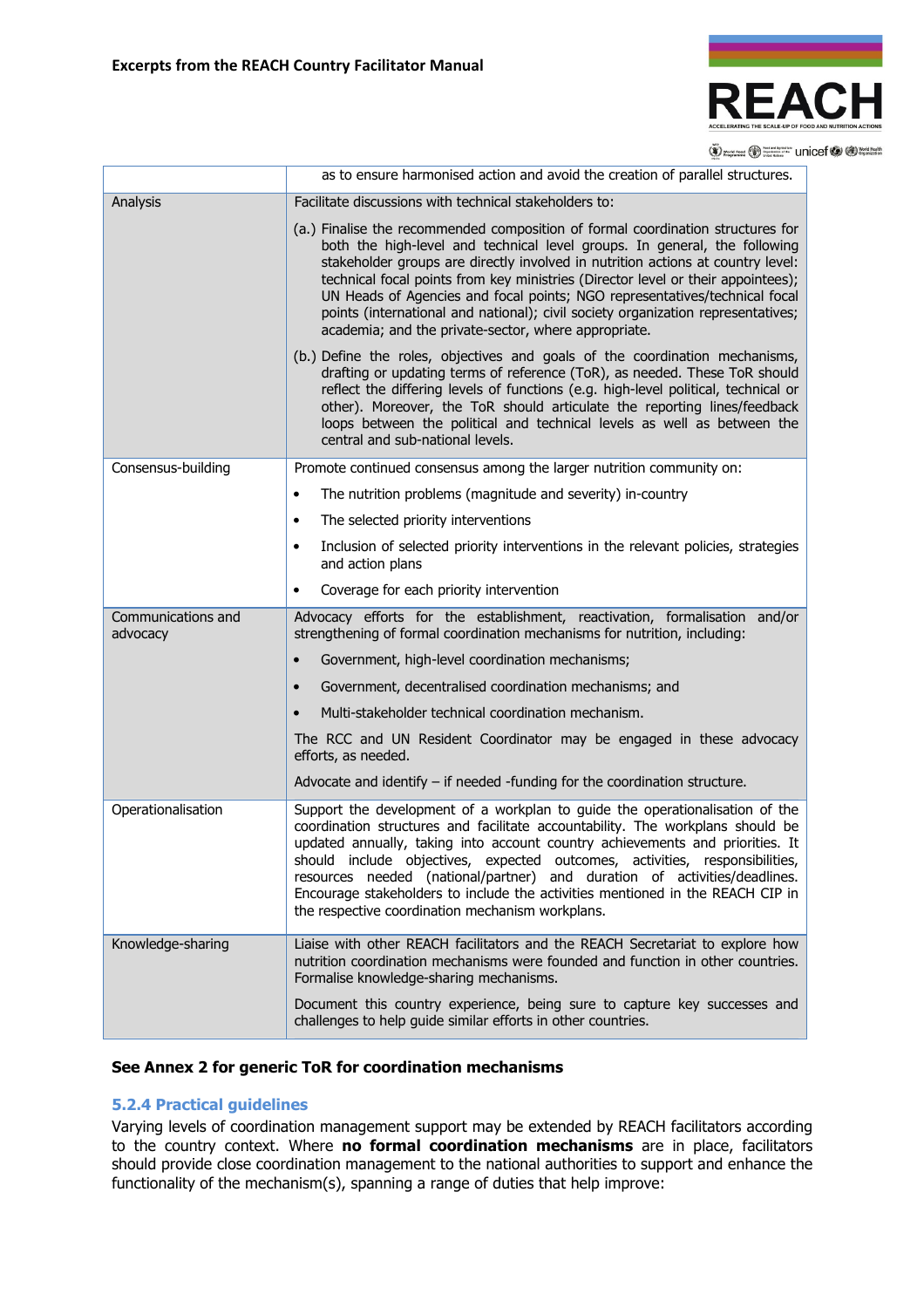

- (a.) Regularity with which meetings convene;
- (b.) Meeting attendance (e.g. sending gentle reminders to participants);
- (c.) Efficiency/Effectiveness of meetings such as the preparation of meeting agendas and background materials;
- (d.) Balanced participation/discussion;
- (e.) Note-taking and dissemination of meeting notes;
- (f.) Identification of follow-up measures with designated person(s)/parties responsible; and
- (g.) Other tasks, as needed.

This support helps advance the change agenda and continue the momentum of the comprehensive REACH Situation Analysis.

The government must agree to the use of any structure for nutrition coordination outside of the mechanism's previously defined functions. The ToR of the existing mechanism should be updated accordingly with the facilitator providing support, as needed.

Once formal coordination mechanisms are in place, facilitators are advised to reduce their level of participation to a more facilitative role (e.g. level 4 or 5 participation, see Section 2.2.3 on Participatory Approaches). Under these circumstances, facilitators may provide coordination backstopping, as required. This will, in turn, foster greater empowerment among country stakeholders, and hopefully sustainability.

## Figure 22: Composition of the National Council for the Development of Nutrition (Conseil National de Development de la nutrition) and key partners in Mauritania

An example of a formal, high-level, multi-sectoral coordination mechanism called the National Council for Nutrition Development (Conseil national de développement de la nutrition) in Mauritania that operates at the national level

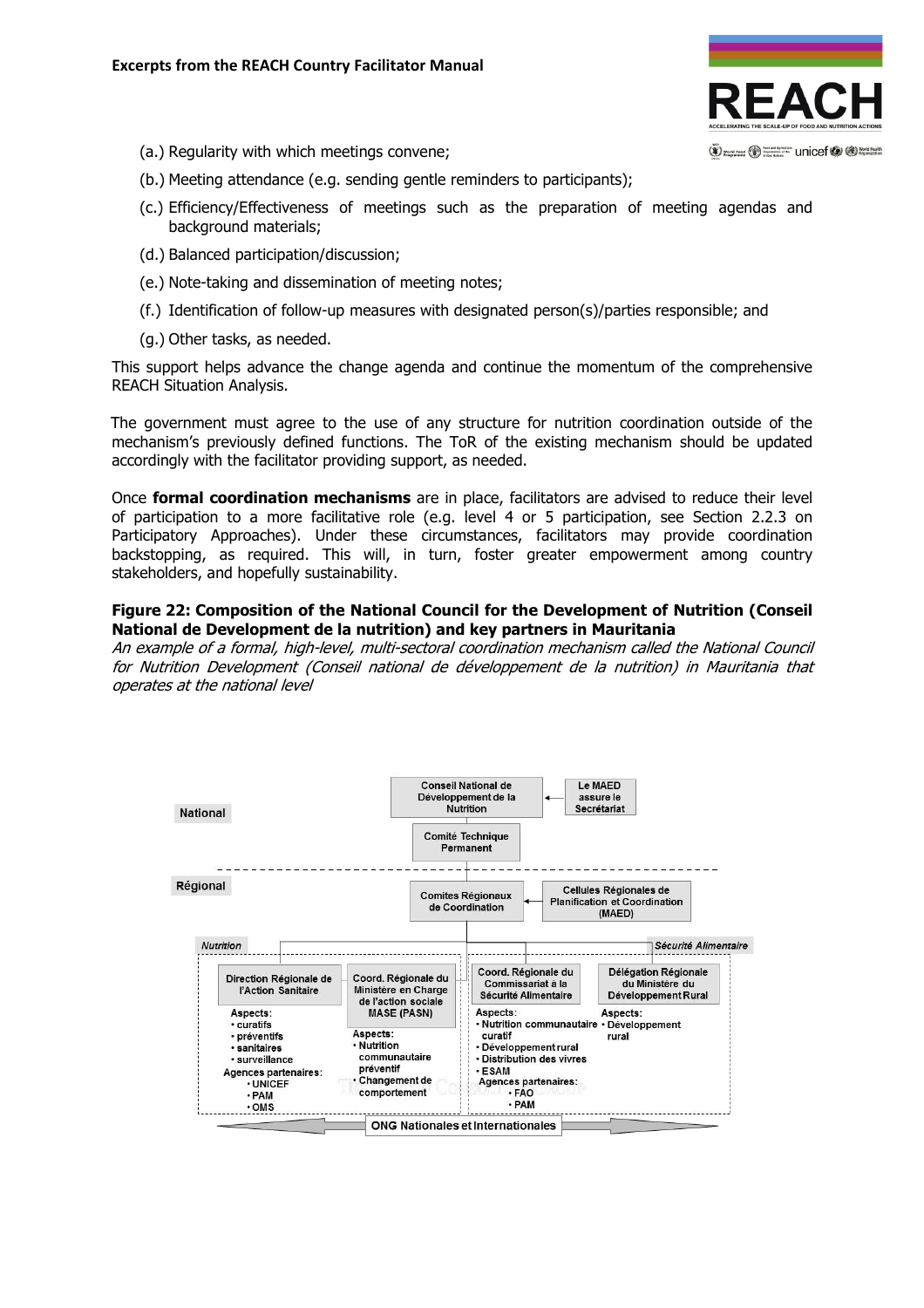# Excerpts from the REACH Country Facilitator Manual



The Mauritanian government created the Conseil National de Development de la nutrition in Mauritania or National Council for the Development of Nutrition (NCDN)

Western Committee Unicef C & World Health

to serve as a high-level nutrition coordination mechanism following the recommendations and lobbying efforts of the REACH technical working group. The Council is comprised of the key Ministers involved in nutrition, and the Technical Permanent Committee (a technical body in charge of technical decision-making) which supports the NCDN. The Council's structure and key partners at national and sub-national levels are depicted in Figure 22 above to provide an illustrative example of high-level, nutrition coordination structures.

# Table 17: Common Coordination Challenges and Potential Solutions

Understanding and penetrating the barriers to effective multi-sectoral nutrition coordination

|                | <b>Challenges</b>                                             | <b>Problems</b>                                                                                                                                                                                                                | <b>Possible Solutions</b>                                                                                                                                                                                            |
|----------------|---------------------------------------------------------------|--------------------------------------------------------------------------------------------------------------------------------------------------------------------------------------------------------------------------------|----------------------------------------------------------------------------------------------------------------------------------------------------------------------------------------------------------------------|
| $\mathbf{1}$   | Facilitators are not<br>perceived as an<br>independent broker | Supporting the government and competing<br>for funding is perceived as compromising<br>impartiality, independence and neutrality                                                                                               | Be sure to facilitate the collective effort,<br>not take-over and/or act unilaterally. Be<br>neutral and low-key                                                                                                     |
| 2              | Agency autonomy is<br>threatened                              | Individuals and organisations fear that<br>collective efforts will reduce their visibility<br>and freedom to make decisions                                                                                                    | Demonstrate that collective<br>problem-<br>solvina<br>leads<br>to<br>consensus<br>on<br>programming and results while allowing<br>freedom of action within programmes                                                |
| 3              | Knowledge is assumed                                          | Not all agencies will have the same or<br>requisite knowledge on which to base their<br>decisions; technical language may differ                                                                                               | Provide technical input from respected<br>third parties and seek out knowledge from<br>different sources                                                                                                             |
| 4              | Understanding of<br>language is assumed                       | The UN language is not the mother tongue<br>of all participants                                                                                                                                                                | Remind participants that there will always<br>be linguistic misunderstandings;<br>Work<br>towards common language and verify<br>comprehension regularly                                                              |
| 5              | Domain Consensus is<br>challenged                             | organisations/<br><b>Differences</b><br>among<br>institutions in terms of:<br>• Geographic coverage<br>· Sectoral & sub-sectoral responsibilities<br>• Target groups<br>• Prioritisation of needs<br>• Programmatic approaches | Stimulate dialogue, knowledge-sharing and<br>collective analysis                                                                                                                                                     |
| 6              | All organisations are<br>not equal                            | Certain organisations dominate both the<br>agenda and the ensuing decision-making<br>process                                                                                                                                   | Moderate discussions to ensure balanced<br>participation, prevention domination of the<br>'usual suspects'                                                                                                           |
| $\overline{7}$ | Decision-makers do not<br>attend meetings                     | Decision-makers do not consider nutrition<br>to be a priority area                                                                                                                                                             | Be sure to engage decision-makers from<br>the beginning of the process, clarify the<br>multidimensional causes of undernutrition,<br>tailor<br>communication<br>and<br>advocacy<br>messages (See Section 2.4)        |
| 8              | Data incompatibilities<br>and access limitations              | different<br>Organisations<br>use<br>sampling<br>methodologies, indicators, data collection<br>frequency, precluding comparisons                                                                                               | Work<br>towards<br>standardised<br>data<br>requirements and a comprehensive info<br>mgt system; Capitalise on planned 'regular'<br>assessments to add indicators; Make and<br>document assumptions, where applicable |
| 9              | Credit for success is<br>diffused                             | Acknowledgement<br>of<br>individuals<br>and<br>agencies gets lost through the collective<br>approach                                                                                                                           | Collective successes are arguably more<br>powerful than individual successes                                                                                                                                         |
| 10             | Lack of trust                                                 | Participating agencies/institutions have a<br>history of strained relations                                                                                                                                                    | Facilitate effectively. Listen, learn, employ<br>participatory<br>approaches,<br>foster<br>transparency, be neutral, conduct team-<br>building exercises, celebrate successes,<br>etc.                               |
| 11             | Antagonism                                                    | Participating agencies/institutions see each<br>other as competitors                                                                                                                                                           | Demonstrate how REACH can break down<br>tension and strengthen individual and<br>collective efforts                                                                                                                  |
| 12             | Absence of Sanction                                           | Agencies/institutions and individuals do<br>not do what they say they are going to do                                                                                                                                          | Monitor contributions, solicit as needed.<br>Give positive feedback to high-performing<br>individuals and/or groups in public.                                                                                       |
| 13             | Intimidation/sensitivity                                      | Will not say what they really think in                                                                                                                                                                                         | Instil<br>atmosphere<br>of<br>an<br>trust<br>and                                                                                                                                                                     |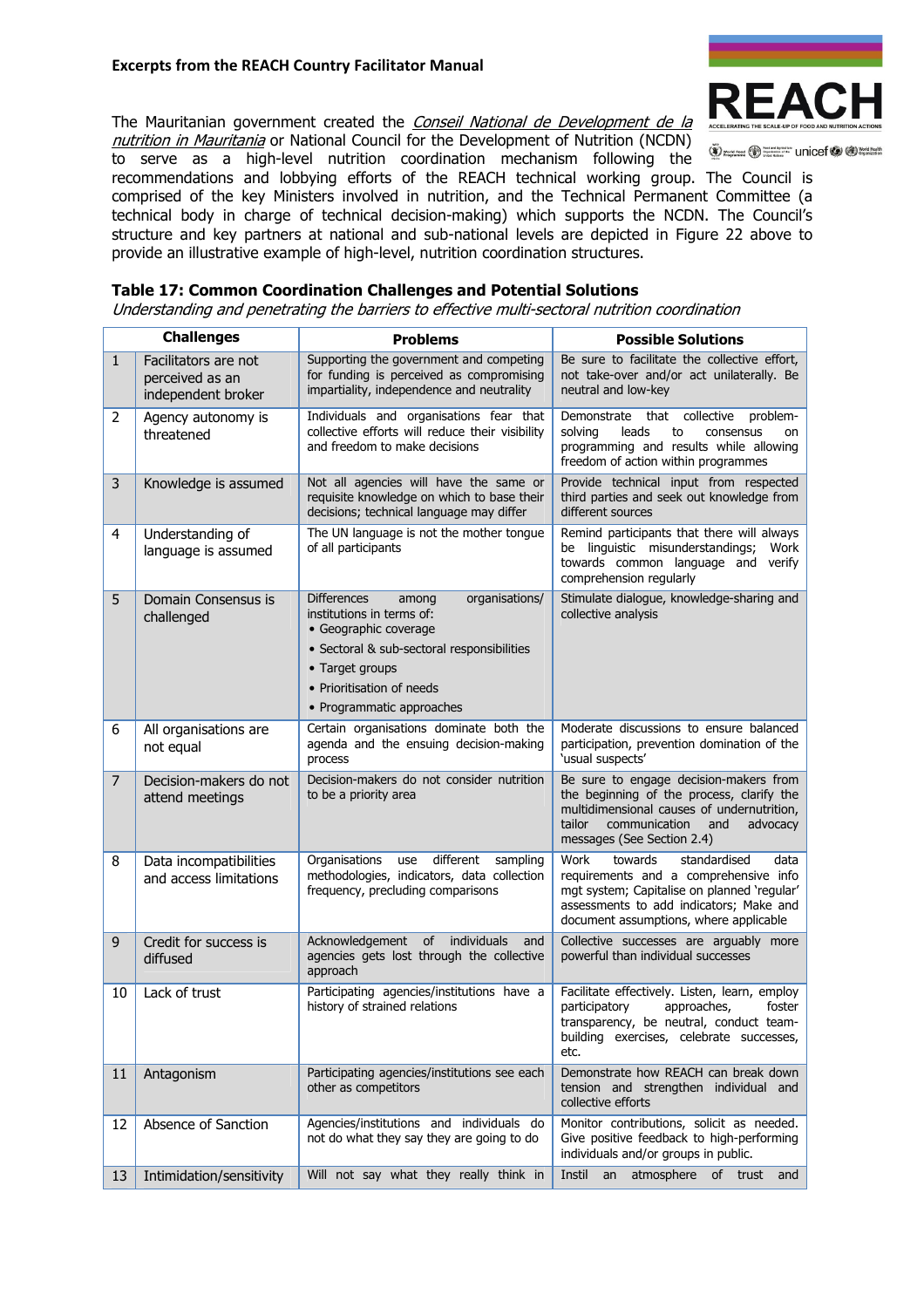

(V) word rood (V) Supported The Unicef (V (D) World Health

|  |  | meetings | transparency. Work to achieve quick wins<br>during the early stages of activity to help<br>incentivise further joint-action. |
|--|--|----------|------------------------------------------------------------------------------------------------------------------------------|
|--|--|----------|------------------------------------------------------------------------------------------------------------------------------|

There are a number of other coordination mechanisms and/or platforms which seek to promote integrated nutrition action with more than one operating and/or involved in activities in a given country in some cases. These include: SUN, SCN, MDG-F, UN Joint Programming, IASC Emergency Clusters, AAHM, etc. This can cause confusion for REACH facilitators and other country stakeholders. A brief description of these mechanisms is provided below in an effort to clarify the differences and complementarities between them<sup>7</sup>. It is important to recognize that REACH aims to build sustainable capacities to improve governance and management for scaling-up nutrition action. The focus of REACH support in this arena should be directed towards formal government-led coordinating mechanisms at both the policy and technical levels. The REACH facilitator should use existing structures, as needed, but with a long-term vision of establishing/strengthening the appropriate government-led structures and mechanisms. Facilitators are also tasked with strengthening UN coordination so as to promote a coherent UN Network at the country level. At present, there is no pre-established way for REACH facilitators to engage with these mechanisms. Rather, these linkages are very much emerging areas. It is important for REACH facilitators to reach out to and familiarise themselves with the other mechanisms/platforms in place in the country, to engage these actors as appropriate, and to regularly update them on REACH progress/developments.

- The UN Standing Committee on Nutrition (SCN) is the official forum for global discourse on UN food and nutrition policy, boasting a broad network (e.g. UN agencies and representatives of the Bilateral and NGO/Civil Society constituencies). It addresses under- and over-nutrition, and organises thematic consultations/mobilises thematic working groups to discuss emerging technical issues. It plays a considerable role in knowledgesharing, facilitating access to a broad range of resources among nutrition policy specialists and practitioners.
- The REACH has been very active in the **Scaling Up Nutrition (SUN)** movement, both at the global and country level. Broadly speaking, REACH is considered to be a vehicle for promoting the commitments pledged through the SUN movement. The REACH facilitator in Bangladesh coordinated early SUN activity in-country though this arrangement may not be suitable or appropriate in other countries, or in later phases of SUN activity. At a minimum, facilitators should work closely with the national SUN focal points. In many SUN countries, the CSO and Donor Networks are currently strengthening their in-country dialogue and are working to operate as joint networks; these networks can be used by REACH facilitators to establish effective linkages to CSO and donor nutrition partners.
- A concept note has been drafted to explore linkages between REACH country engagements and IASC country clusters. In countries where IASC clusters are active, REACH facilitators should ask the UN Nutrition Team to call a meeting with the relevant Cluster Coordinators to establish contact and introduce REACH as early as operationally possible.
- MDG-F programmes on thematic window on Children, Food Security and Nutrition have been undertaken in twenty-four countries. While the majority of them concluded in December 2012, others have continued into 2013. Efforts have been undertaken to distil the main lessons learned through these experiences, which provide valuable insight for REACH facilitators and other technical country stakeholders (see http://www.mdgfund.org/content/childrenfoodsecurityandnutrition).
- Alliances Against Hunger and Malnutrition (AAHM) are established in many countries, offering a space where governments and CSOs can build/strengthen working relationships

 $\overline{a}$ 

<sup>7</sup> FAO's team on Inter-institutional nutrition collaboration has prepared a technical brief which highlights additional information about these nutrition collaboration platforms, why multi-sectoral collaboration is needed and a matrix illustrating where (in which countries) these platforms are active.